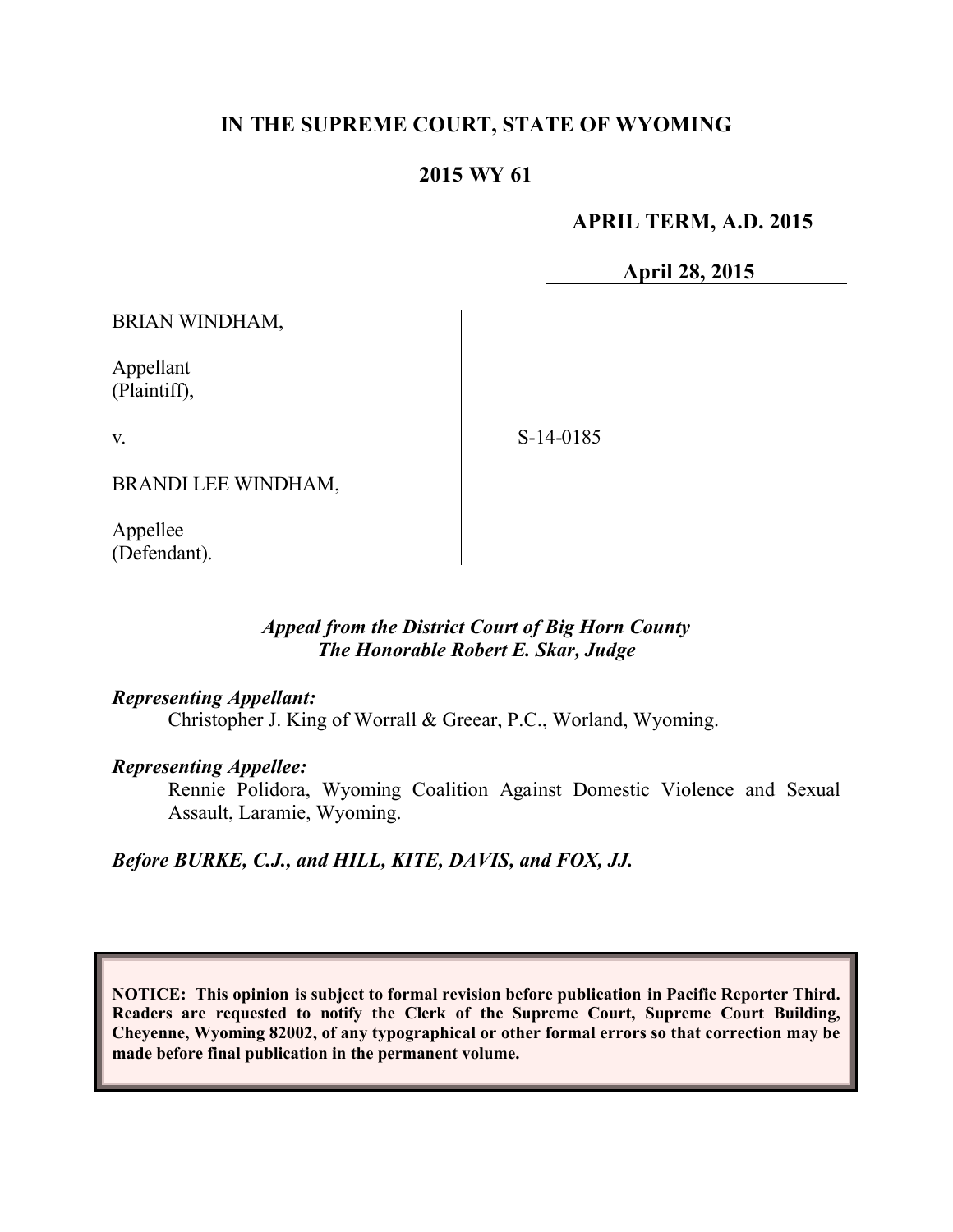### **FOX, Justice.**

[¶1] In this custody, visitation, and child support modification action, the district court granted Brian Windham sole custody, modified the visitation schedule, and required Brandi Windham to pay child support for the parties' three minor children, in an amount less than the statutory presumptive amount. The district court awarded expenses, pursuant to W.R.C.P. 37(a)(4)(A), incurred by Ms. Windham's *pro bono* attorney in her pursuit of discovery responses. The district court denied Mr. Windham's W.R.C.P. 11 motion for sanctions against Ms. Windham for seeking attorney's fees and expenses for the discovery violations. Mr. Windham appeals the court's child support deviation, denial of his Rule 11 motion, and award of expenses to Ms. Windham's attorney. We affirm.

### *ISSUES*

[¶2] 1. Did the district court abuse its discretion when it deviated from Ms. Windham's presumptive child support obligation?

2. Did the district court err as a matter of law when it authorized the award of expenses under W.R.C.P. 37 that were not incurred by Ms. Windham?

3. Did the district court abuse its discretion when it denied Mr. Windham's Rule 11 motion for sanctions?

## *FACTS*

[¶3] The parties were divorced in April 2012, in Big Horn County, Wyoming. The original divorce decree provided for joint legal and physical custody of the parties' three minor children. In February 2013, Mr. Windham filed a *Petition to Modify Custody, Visitation and Support*.

[¶4] Ms. Windham, whose attorney represented her *pro bono*, <sup>1</sup> was unsuccessful in her attempts to obtain discovery responses from Mr. Windham, and therefore filed a *Motion to Compel Responses to Combined Discovery Requests*. The district court ordered Mr. Windham to respond to the discovery requests and conditionally granted Ms. Windham's request for attorney's fees incurred in pursuing the motion to compel, explaining:

> [T]he Court will want some authority . . . to grant legal fees in light of the fact that your client has not incurred that expense. . . . So at this point I am going to request that your

  $<sup>1</sup>$  Her attorney was employed by the Wyoming Coalition Against Domestic Violence and Sexual Assault,</sup> a nonprofit corporation which provides legal services to victims of domestic violence and sexual assault.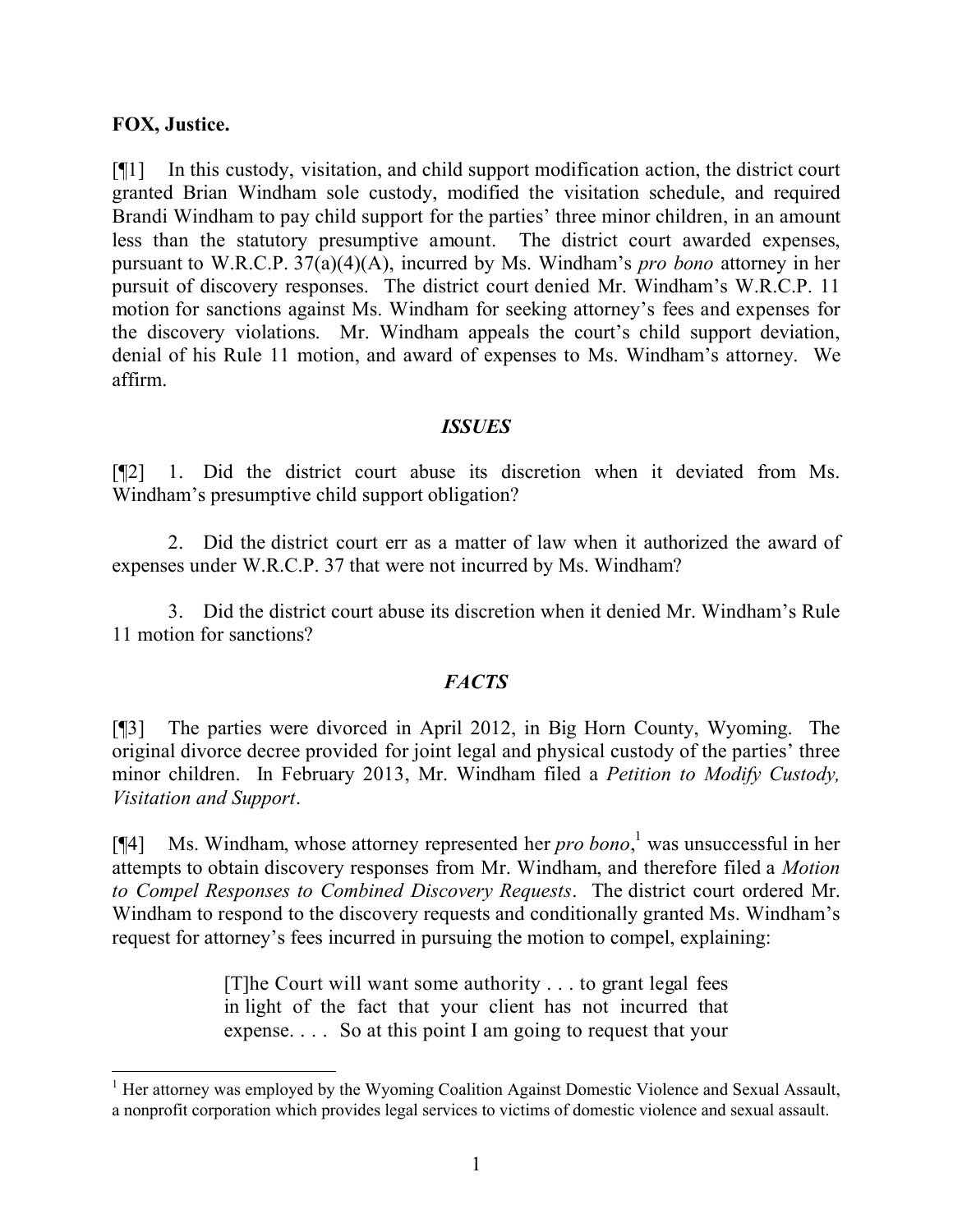fees and costs be reduced to appropriate affidavits with the necessary affidavits on the reasonableness of fees, but I want some legal authority for me to do it when your client hasn't had to pay for it.

. . . .

And then if necessary we'll hold a telephonic hearing to determine the issue of legal fees.

[¶5] Ms. Windham submitted her *Argument in Support of Awarding Attorney's Fees to Nonprofit Civil Legal Services Providers*, with attached *Affidavit of Attorney's Fees*. The affidavit stated in pertinent part:

> 2. As a nonprofit I do not charge an hourly rate for legal services. I am allowed to receive attorney's fees in qualified actions, such as this Motion to Compel. Any fees which may be awarded are placed in a separate litigation account. . . .

> 3. The rate that is used to calculate fees for the type of services provided in this case is \$100.00 per hour, which is reasonable and prevailing for such legal services in Wyoming.

. . . .

4. The fee for professional services requested in this case is \$1200.00, which includes eleven (11) hours of travel and one (1) hour of court time.

5. Because the WCADVSA is based in Laramie, I stayed one (1) night at a hotel which is customary for our staff attorneys. The rate charged by the hotel was \$107.91.

6. I rented a car to travel roundtrip between Laramie and Basin. This is also customary for our staff attorneys because it costs less to rent a car rather than be reimbursed at the federal rate of .565 cents/mile. The cost of the rental car for two (2) days was \$204.33.

7. The cost of gas for the trip was \$129.67.

8. The full amount requested is \$1641.91, which includes my time and expenses directly related to this action.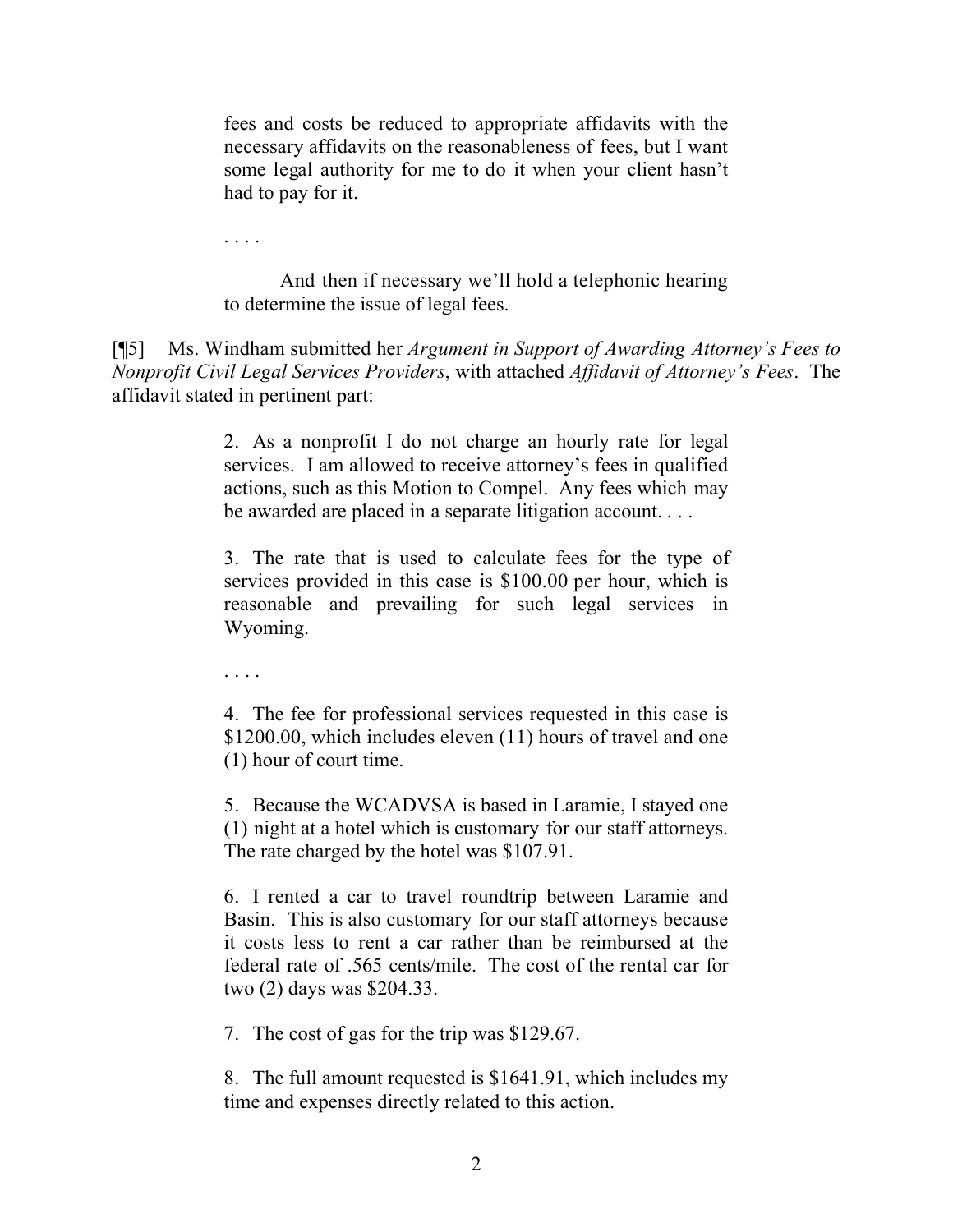Mr. Windham responded, arguing that pursuant to Rule  $37(a)(4)(A)$ , a party may only recover attorney's fees "incurred" in making its motion to compel discovery, and because Ms. Windham did not incur any fees, an award to her *pro bono* attorney was impermissible.

[¶6] Ms. Windham requested a hearing on the issue of attorney's fees. Mr. Windham notified Ms. Windham, pursuant to W.R.C.P. 11, that a motion for sanctions would be forthcoming if she persisted with her request for a hearing on the issue. Ms. Windham did not withdraw her request, and Mr. Windham filed *Plaintiff's Motion for Rule 11 Sanctions*, arguing that "Rule 37 of the Wyoming Rules of Civil Procedure does not support the Defendant's argument for attorney's fees and is misapplied in the argument brief presented by the Defendant." Mr. Windham argued that Ms. Windham did not incur any attorney's fees, and her request for a hearing on the issue was a violation of Rule  $11(b)(1)$ ,  $(2)$ , and  $(3)$ .

[¶7] The district court did not set a separate hearing on the fee issue, instead addressing it as a preliminary matter at the March 2014 modification hearing, explaining:

> Originally the Court had decided to award attorney's fees; however, after having the arguments presented concerning whether or not attorney's fees can be awarded when a nonprofit legal services office is providing services free of charge to a client, the Court has determined that under current rule and statutory authority there's no authority for us to grant the attorney's fees to reimburse or to enhance the financial wellbeing of the non-profit organization, and there's no basis to award the attorney's fees if they have not actually been incurred . . . . So as a result[,] the Court will decline to make an award for attorney's fees. That's an issue that is yet to be decided probably by the Supreme Court directly, and there certainly is not statutory authority at the present time. That's something maybe the non-profit organizations may want to take up with the Legislature and see if they can't get some legislation to allow for that.

The district court also denied Mr. Windham's Rule 11 request for sanctions, stating: "It is an issue that has not come before this Court before, so I would not grant the Rule 11 sanctions[.]"

[¶8] The district court issued its Decision Letter, finding Mr. Windham showed a material change in circumstances and concluding it was in the best interests of the minor children that sole legal and physical custody be granted to Mr. Windham.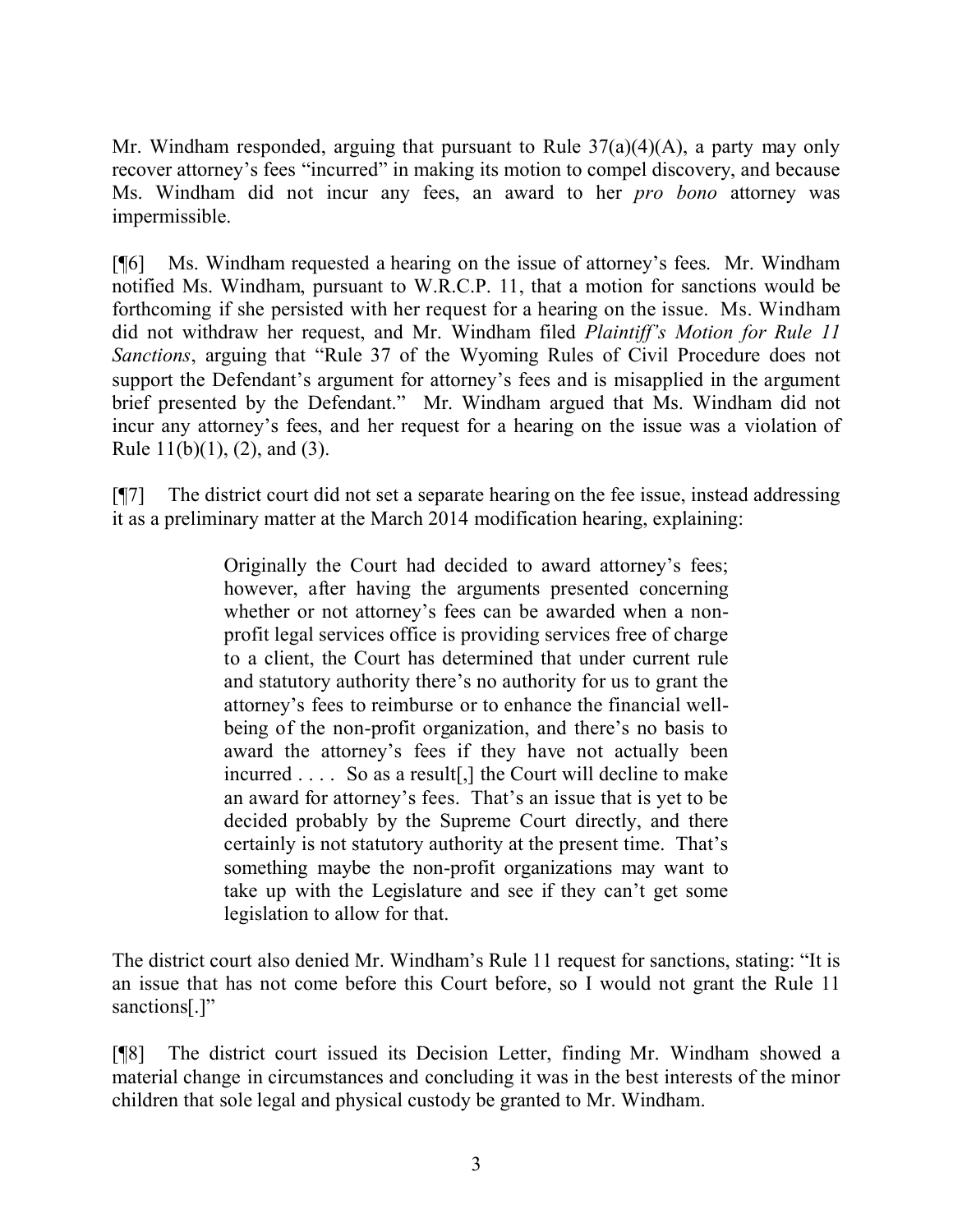[¶9] The district court ordered Ms. Windham to pay child support in the amount of \$494.25 per month. This figure was arrived at using the presumptive child support calculations in Wyo. Stat. Ann. § 20-2-304 (LexisNexis 2013), then deviating downward from the presumptive amount of \$650.32 by 24%. The court explained:

> Defendant is also supporting [another minor child] in addition to the parties' three children and to be consistent with the deviations made for supporting other children this Court will deviate and reduce the child support owed by Defendant each month by 24% which is the amount generally utilized by the Basin Authority Agency and this Court in the four county area of Park, Big Horn, Washakie and Hot Springs.

[¶10] The district court declined to award attorney's fees to Ms. Windham because she incurred no fees addressing Mr. Windham's discovery violation; however it did award expenses incurred by Ms. Windham's attorney for travel and lodging necessary to attend the hearing on the motion to compel discovery.

[¶11] Mr. Windham timely appealed the child support determination, the award of Rule 37 expenses, and the district court's denial of his Rule 11 motion.

## *STANDARD OF REVIEW*

[¶12] We review a district court's order modifying child support, including deviations from presumptive child support, for abuse of discretion. *Egan v. Egan*, 2010 WY 164, ¶ 7, 244 P.3d 1045, 1048 (Wyo. 2010). We also apply an abuse of discretion standard to the imposition of sanctions under W.R.C.P. 11. *Meyer v. Mulligan*, 889 P.2d 509, 517 (Wyo. 1995). We apply a *de novo* standard of review to the question whether the district court correctly interpreted W.R.C.P. 37. *Harmon v. Star Valley Medical Center*, 2014 WY 90, ¶ 17, 331 P.3d 1174, 1178 (Wyo. 2014).

## *DISCUSSION*

## *I. Did the district court abuse its discretion when it deviated from Ms. Windham's presumptive child support obligation?*

[¶13] "The Wyoming legislature has established a comprehensive method for determining child support." *Keck v. Jordan*, 2008 WY 38, ¶ 9, 180 P.3d 889, 892 (Wyo. 2008). Presumptive child support is determined based upon the parents' net incomes, Wyo. Stat. Ann. § 20-2-304(a); however, the district court has discretion to deviate from the presumptive amount on "a case by case basis." *Keck*, 2008 WY 38, ¶ 10, 180 P.3d at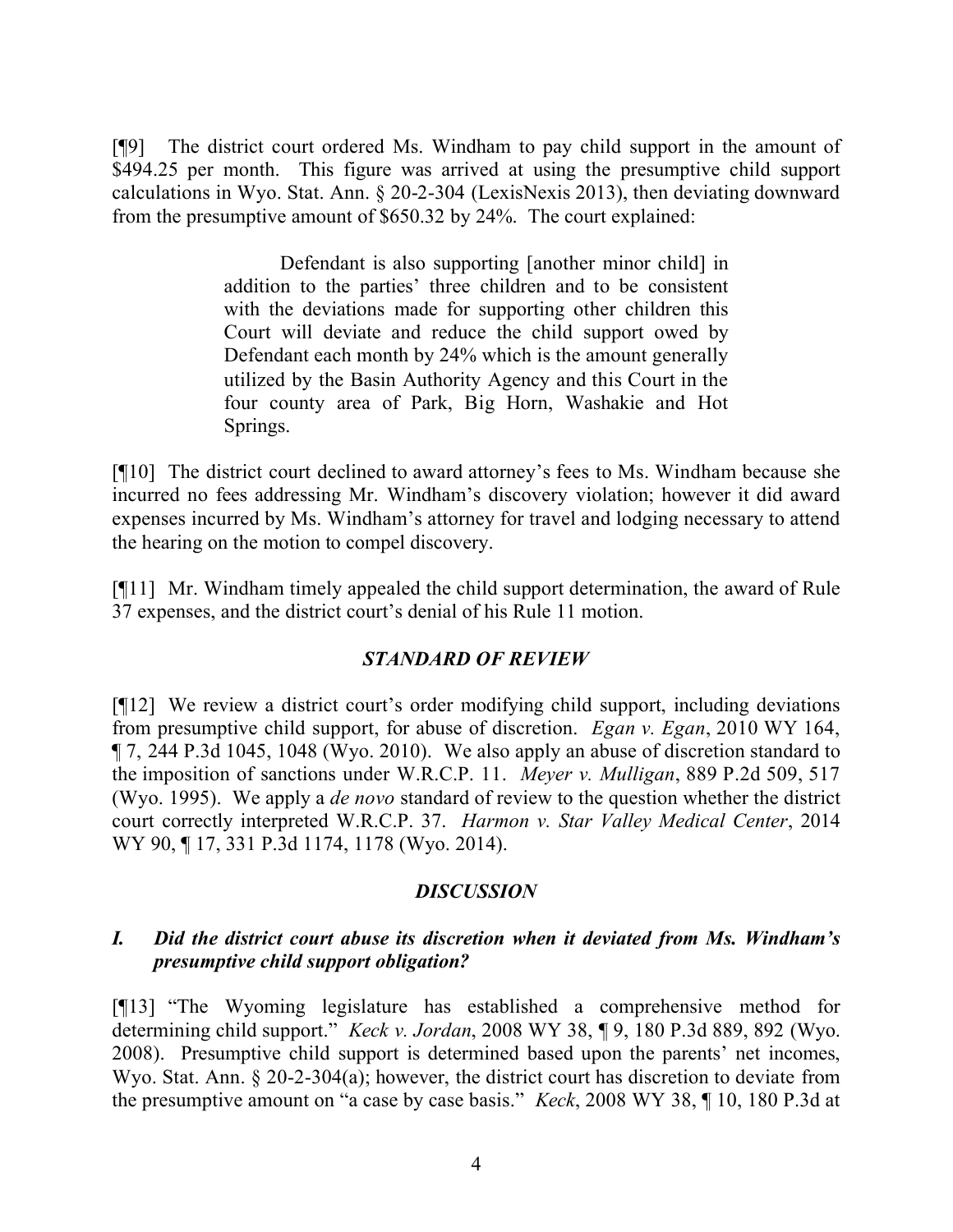892 (quoting *Plymale v. Donnelly*, 2007 WY 77, ¶ 37, 157 P.3d 933, 941 (Wyo. 2007)). The statute provides:

> A court may deviate from the presumptive child support established by W.S. 20-2-304 upon a specific finding that the application of the presumptive child support would be unjust or inappropriate in that particular case. In any case where the court has deviated from the presumptive child support, the reasons therefor shall be specifically set forth fully in the order or decree. In determining whether to deviate from the presumptive child support established by W.S. 20-2-304, the court shall consider the following factors:

> > (iv) The responsibility of either parent for the support

. . . .

of other children, whether court ordered or otherwise[.]

Wyo. Stat. Ann. § 20-2-307(b) (LexisNexis 2014). If a court finds that a deviation is warranted, it must set forth detailed findings to support the deviation. *Keck*, 2008 WY 38, ¶ 10, 180 P.3d at 892 (citing *Plymale*, 2007 WY 77, ¶ 37, 157 P.3d at 941); *Shelhamer v. Shelhamer*, 2006 WY 83, ¶ 22, 138 P.3d 665, 675 (Wyo. 2006).

[¶14] In its Decision Letter, the district court expressly stated the reason for the deviation was Ms. Windham's support for another minor child in addition to the three children at issue. It further stated that the 24% deviation "is the amount generally utilized by the Basin Authority Agency and this Court in the four county area of Park, Big Horn, Washakie and Hot Springs."<sup>2</sup>

[¶15] While evidence was presented at the modification hearing that Mr. Windham also has an additional child to support, the considerable discretion given to the district court when making child support determinations requires only that it act reasonably, and make its determination without doing so arbitrarily or capriciously. When the district court deviates from the presumptive child support under Wyo. Stat. Ann. § 20-2-307(b), it must consider specific factors, and provide findings pertinent to those factors. "While another judge or even this Court may have weighed those factors differently and reached a different figure for child support in this case, we cannot conclude from the record that the trial court could not reasonably have concluded as it did." *Ready v. Ready*, 2003 WY

<sup>&</sup>lt;sup>2</sup> The Basin Authority Agency is the local child support office within the Child & Home Support Division of the Wyoming Department of Family Services. *Local Child Support Offices by County*, Wyoming Department of Family Services, http://dfsweb.wyo.gov/child-support-enforcement/local-child-supportoffices-by-county (last visited April 21, 2015).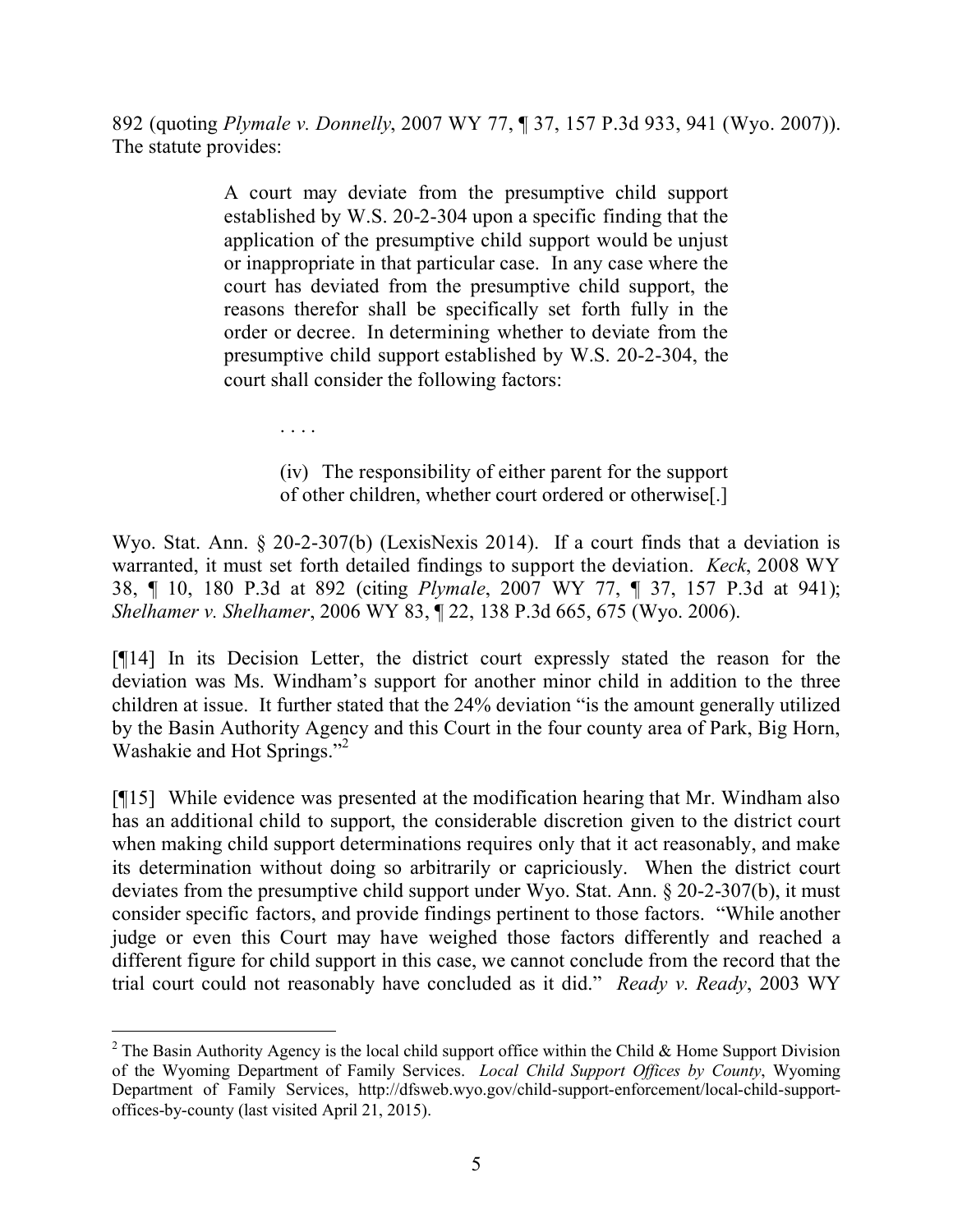121, ¶ 19, 76 P.3d 836, 841 (Wyo. 2003). Because it was within the district court's discretion to deviate from its presumptive child support determinations, it did so on the basis of one of the statutorily defined factors in  $\S$  20-2-307(b), and it made a specific finding relevant to that factor in its Decision Letter, we find no abuse of discretion.

# *II. Did the district court err as a matter of law when it authorized the award of expenses under W.R.C.P. 37 that were not incurred by Ms. Windham? 3*

[¶16] "A district court is generally afforded broad discretion, both in the mechanisms adopted to control discovery and in its selection of appropriate sanctions for violations of discovery." *Black Diamond Energy, Inc. v. Encana Oil & Gas (USA) Inc.*, 2014 WY 64, ¶ 43, 326 P.3d 904, 915 (Wyo. 2014) (citing *Roemmich v. Roemmich*, 2010 WY 115, ¶ 22, 238 P.3d 89, 95 (Wyo. 2010)). When the district court grants a motion to compel for discovery violations, W.R.C.P.  $37(a)(4)(A)$  authorizes the court to impose sanctions against the nonmoving party.

> [T]he court shall, after affording an opportunity to be heard, require the party or deponent whose conduct necessitated the motion or the party or attorney advising such conduct or both of them to pay to the moving party the reasonable expenses incurred in making the motion, including attorney's fees . . . .

[¶17] Recently, in *Fix v. Forelle*, 2014 WY 79, 327 P.3d 745 (Wyo. 2014), we addressed the issue of whether a *pro se* attorney could recover fees when a contractual provision allowed for recovery of attorney's fees "incurred." *Id*. at ¶ 9, 327 P.3d at 747. We held the term "incur" unambiguously meant to "become liable or subject to[,]" and declined to award the requested attorney's fees because the attorney representing himself was never liable or subject to those fees. *Id*. at ¶¶ 17-18, 327 P.3d at 749 (quoting Webster's II New College Dictionary 576 (3d ed. 2005) and Webster's Third New International Dictionary 1146 (2002)).

[¶18] In *Fix,* the award of fees and costs arose from a contractual provision in the subdivision covenants. *Fix*, 2014 WY 79, ¶¶ 9, 16, 327 P.3d at 747, 748-49. We discussed the split of authority on whether *pro se* attorneys could obtain attorney's fees for the value of their services and chose not to address that issue, but decided the case by interpreting the applicable restrictive covenants. We specifically limited the holding by stating:

  $3$  At various times in his brief to the district court and in his appellate brief, Mr. Windham uses the terms attorney's fees, costs, and expenses interchangeably. In the context of Rule  $37(a)(4)(A)$ , "attorney's fees" and "expenses" are distinct legal terms. Attorney's fees are not at issue in this appeal because the appellee has not appealed, and we address only Mr. Windham's challenge to the district court's award of expenses under Rule 37(a)(4)(A).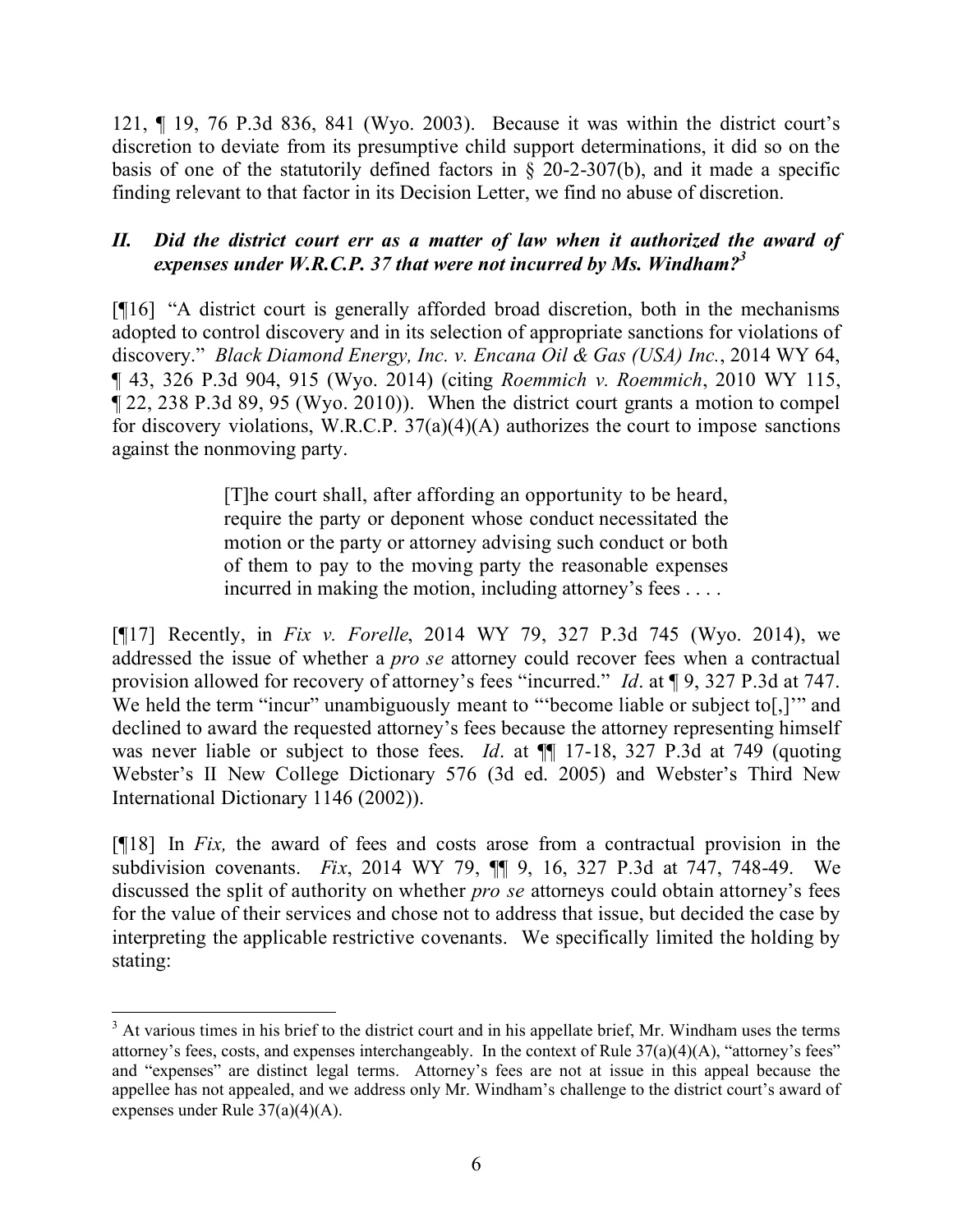We will not answer the question of whether a *pro se*  attorney can recover legal fees in general at this time. Even assuming a *pro se* attorney in Wyoming might generally be entitled to recover legal fees where provided by statute or contract, we must look to the language of the statute or contract to determine whether fees are recoverable in any given case.

*Id.* at ¶ 15, 327 P.3d at 748.

[¶19] This case presents a different issue about whether attorney's fees under Rule 37 can be awarded to a party who is represented by a *pro bono* attorney.We consider the award of fees pursuant to Rule 37 in a different light, which encompasses the policy reasons for maintaining compliance with the rules of discovery, rather than simply providing for recompense to a prevailing party. "The principal objective of [Rule 37's] general deterrent policy . . . is strict adherence to the 'responsibilities counsel owe to the Court and to their opponents[.]'" *Sptizer v. Sptizer*, 777 P.2d 587, 591-92 (Wyo. 1989) (quoting *Penthouse Int'l, Ltd. v. Playboy Enterprises, Inc*., 663 F.2d 371, 387 (2d Cir. 1981)) (internal citations omitted). "Rule 37 sanctions must be applied diligently both 'to penalize those whose conduct may be deemed to warrant such a sanction, [and] to deter those who might be tempted to such conduct in the absence of such a deterrent.'" *Id.* at 591 (quoting *Penthouse Int'l*, 663 F.2d at 386). We have recognized that: "[I]t is one of the surest indexes of a mature and developed jurisprudence not to make a fortress out of the dictionary; but to remember that statutes always have some purpose or object to accomplish, whose sympathetic and imaginative discovery is the surest guide to their meaning." *Allied-Signal, Inc. v. Wyo. State Bd. of Equalization*, 813 P.2d 214, 229 (Wyo. 1991) (quoting *Cabell v. Markham*, 148 F.2d 737, 739 (2d Cir.), *cert. granted* 325 U.S. 847, 65 S.Ct. 1415, 89 L.Ed. 1969, *aff'd* 326 U.S. 404, 66 S.Ct. 193, 90 L.Ed. 165 (1945)).

[¶20] Federal courts interpreting nearly identical language have construed the authorization of attorney's fees under Federal Rule of Civil Procedure  $37<sup>4</sup>$  to mean the value of attorney services provided to the party, rather than the amount actually paid or owed by the party to its attorney. As we have previously noted, "Because the Wyoming

 $4 \text{ Fed.R.Civ.P. } 37(a)(5)(A)$  provides that:

If the motion is granted—or if the disclosure or requested discovery is provided after the motion was filed—the court must, after giving an opportunity to be heard, require the party or deponent whose conduct necessitated the motion, the party or attorney advising that conduct, or both to pay the movant's reasonable expenses incurred in making the motion, including attorney's fees.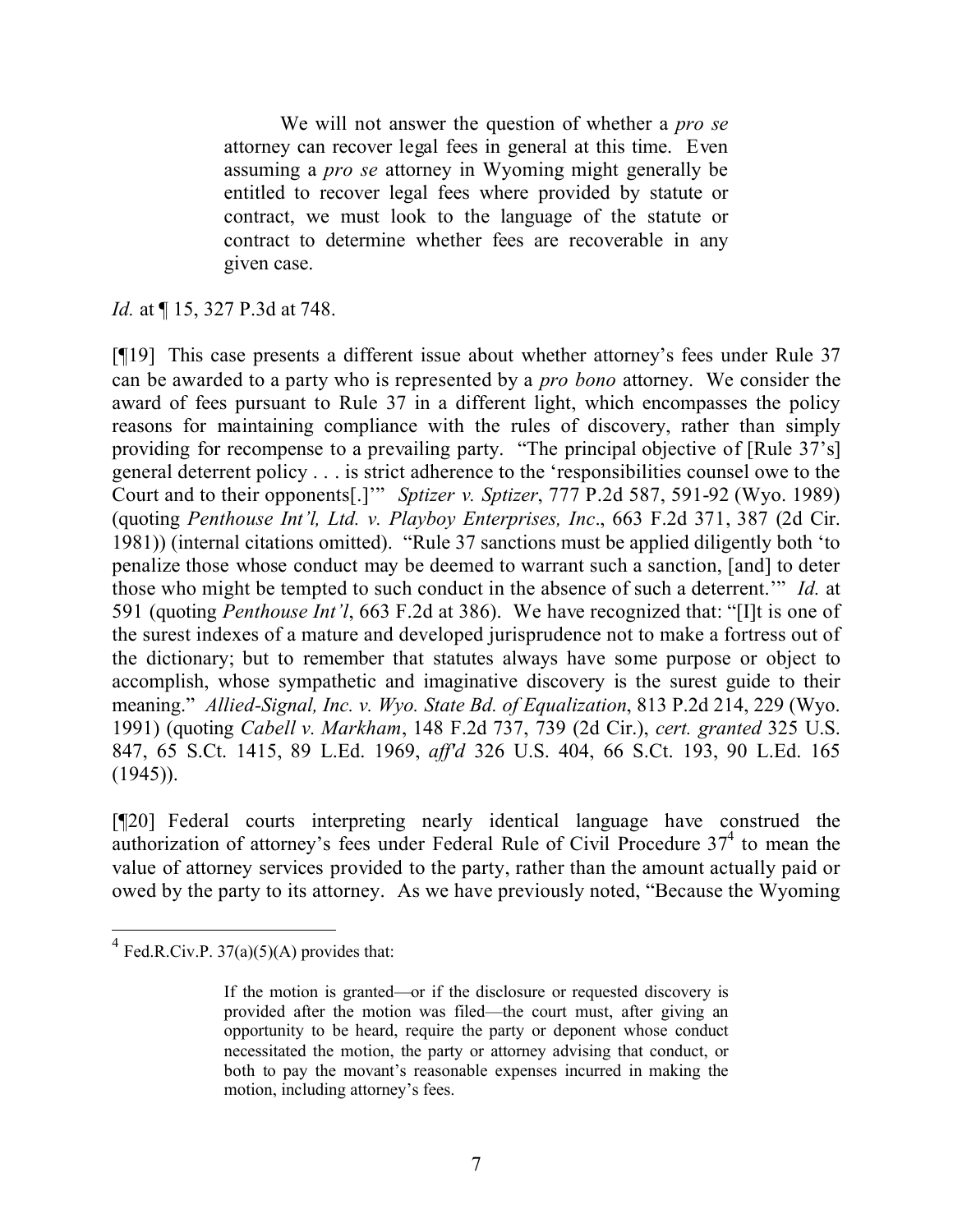Rules of Civil Procedure are patterned after the Federal Rules of Civil Procedure, federal court interpretations of their rules are highly persuasive in our interpretation of the corresponding Wyoming rules." *Lamar Outdoor Adver. v. Farmers Co–Op Oil Co.*, 2009 WY 112, ¶ 12, 215 P.3d 296, 301 (Wyo. 2009); *see also Bratton v. Blenkinsop* (*In re Guardianship of Bratton*), 2014 WY 87, ¶ 24 n.6, 330 P.3d 248, 253 n.6 (Wyo. 2014) ("Because of the similarities between federal and Wyoming rules of civil procedure, we look to federal authority interpreting a particular rule as an aid in applying the comparable Wyoming rule.").

[¶21] In *Centennial Archaeology, Inc. v. AECOM, Inc*., 688 F.3d 673 (10th Cir. 2012), the appellant claimed that no attorney's fees were "incurred" under Fed.R.Civ.P. 37 because the fees were earned under a fixed-fee arrangement. The Tenth Circuit disagreed, finding that such an interpretation of Rule 37 would be contrary to the purpose of the Rule, as previously determined by the Supreme Court:

> To give but one example, in *Blum v. Stenson*, 465 U.S. 886, 104 S. Ct. 1541, 79 L. Ed. 2d 891 (1984), the Supreme Court considered a fee award under § 1988 to a prevailing plaintiff represented by the Legal Aid Society of New York. The district court had awarded attorney fees based on prevailing market rates for the work performed by the Society. The defendant and the Solicitor General argued that reimbursement at such rates created a windfall and subsidized the Society because "market rates incorporate operating expenses that may exceed the expenses of nonprofit legal services organizations, and include an element of profit unnecessary to attract nonprofit counsel." *Id.* at 893, 104 S.Ct. [at] 154[6]. The Court rejected the argument. Relying on legislative history, it said that "Congress did not intend the calculation of fee awards to vary depending on whether plaintiff was represented by private counsel or by a nonprofit legal services organization." *Id.* at 894, 104 S.Ct. [at] 154[7]. Perhaps more striking, the Court did not even concern itself with the pro bono nature of the services provided and the plaintiff's having no actual outlays or obligations for attorney fees. Although the attorney-fee award is to the party, not the lawyers, the Court presumed that the award would ultimately go to the Society.

*Blum* is but one of countless examples that the courts construe the term *attorney fees* to mean, not the amount actually paid or owed by the party to its attorney, but the value of attorney services provided to the party. As stated in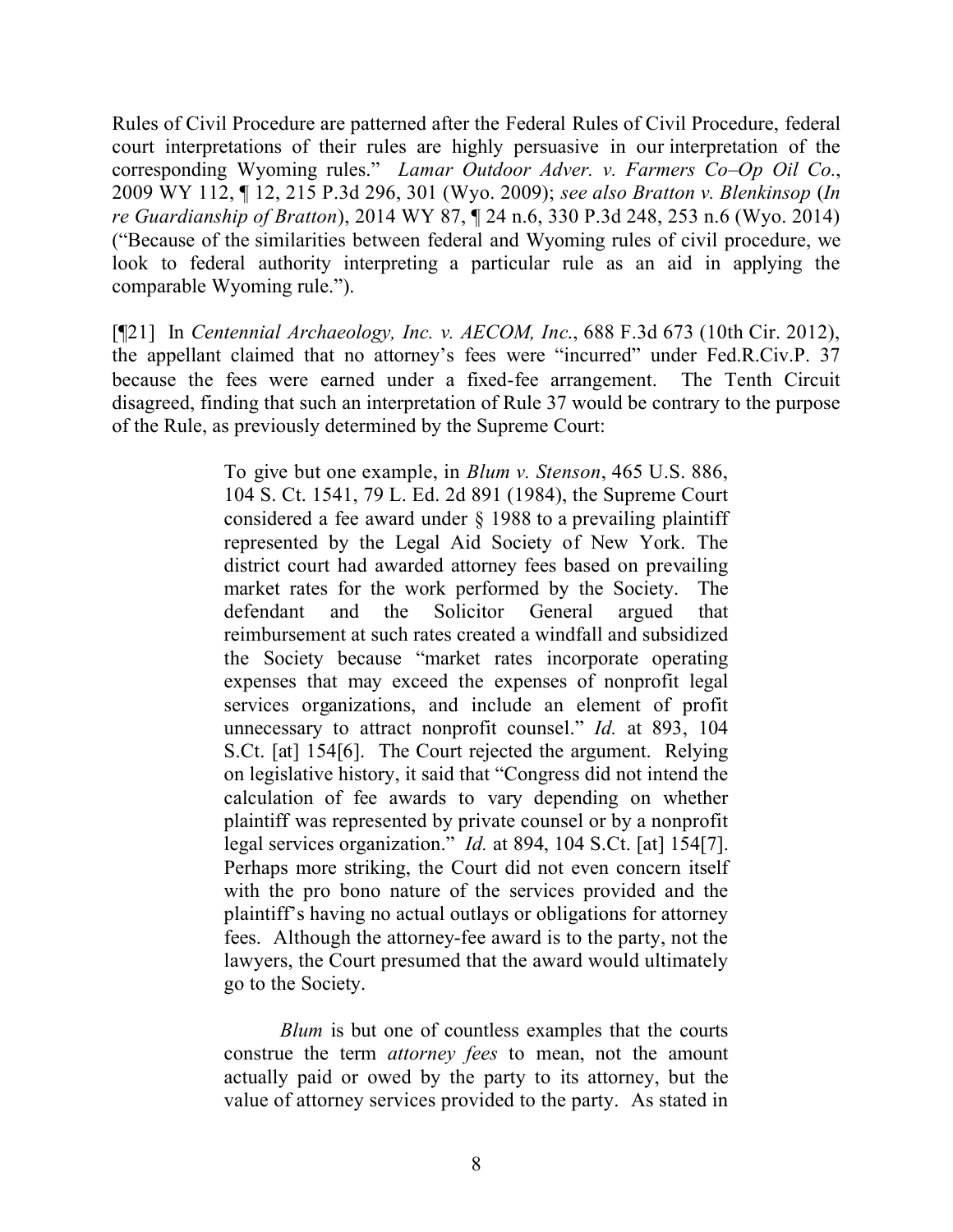*Blanchard v. Bergeron*, 489 U.S. 87, 93, 109 S.Ct. 939, 103 L.Ed.2d 67 (1989), "[A] 'reasonable attorney's fee' [is] reasonable compensation, in light of all the circumstances, for the time and effort expended by the attorney for the [party], no more and no less." In other words, an "attorney fee" arises when a party uses an attorney, regardless of whether the attorney charges the party a fee; and the amount of the fee is the reasonable value of the attorney's services. The payment arrangement for an attorney can vary widely—hourly rate, flat rate, salary, contingency fee, pro bono. What the client pays or owes the attorney may not accurately reflect the reasonable value of the services.

This interpretation of attorney fees is "an interpretation of [a fee-shifting] statute that is reasonable, consistent, and faithful to its apparent purpose." *Id.* at 100, 109 S.Ct. [at] 94[8] (Scalia, J., concurring). As we understand it, that purpose—generally shared by fee-shifting statutes and rules—is to protect and further legal rights by removing a disincentive to vindicating those rights (namely, the cost of retaining attorneys to pursue the rights) and creating a disincentive to violating them or failing to compensate victims for violations (namely, the cost of paying for the victims' attorneys). *See id.* at 93, 109 S.Ct. [at] 9[44] ("the purpose of § 1988 was to make sure that competent counsel was available to civil rights plaintiffs"); *cf. Roadway Express, Inc. v. Piper*, 447 U.S. 752, 764, 100 S.Ct. 2455, [2457], 65 L.Ed.2d 488 (discovery sanctions "deter those who might be tempted to [sanctionable] conduct in the absence of such a deterrent" (internal quotation marks omitted)).

. . . .

We see no reason to impose a different construction on the language of Rule 37—either the language of Rule  $37(a)(5)(A)$  and  $(B)$  ("reasonable expenses incurred in making [or opposing] the motion, including attorney's fees") or that of Rule  $37(b)(2)(C)$  ("reasonable expenses, including attorney's fees, caused by the failure [to obey an order]"). As stated in the 1970 advisory committee's note to Rule 37(a)(4):

> [T]he rules should deter the abuse implicit in carrying or forcing a discovery dispute to court when no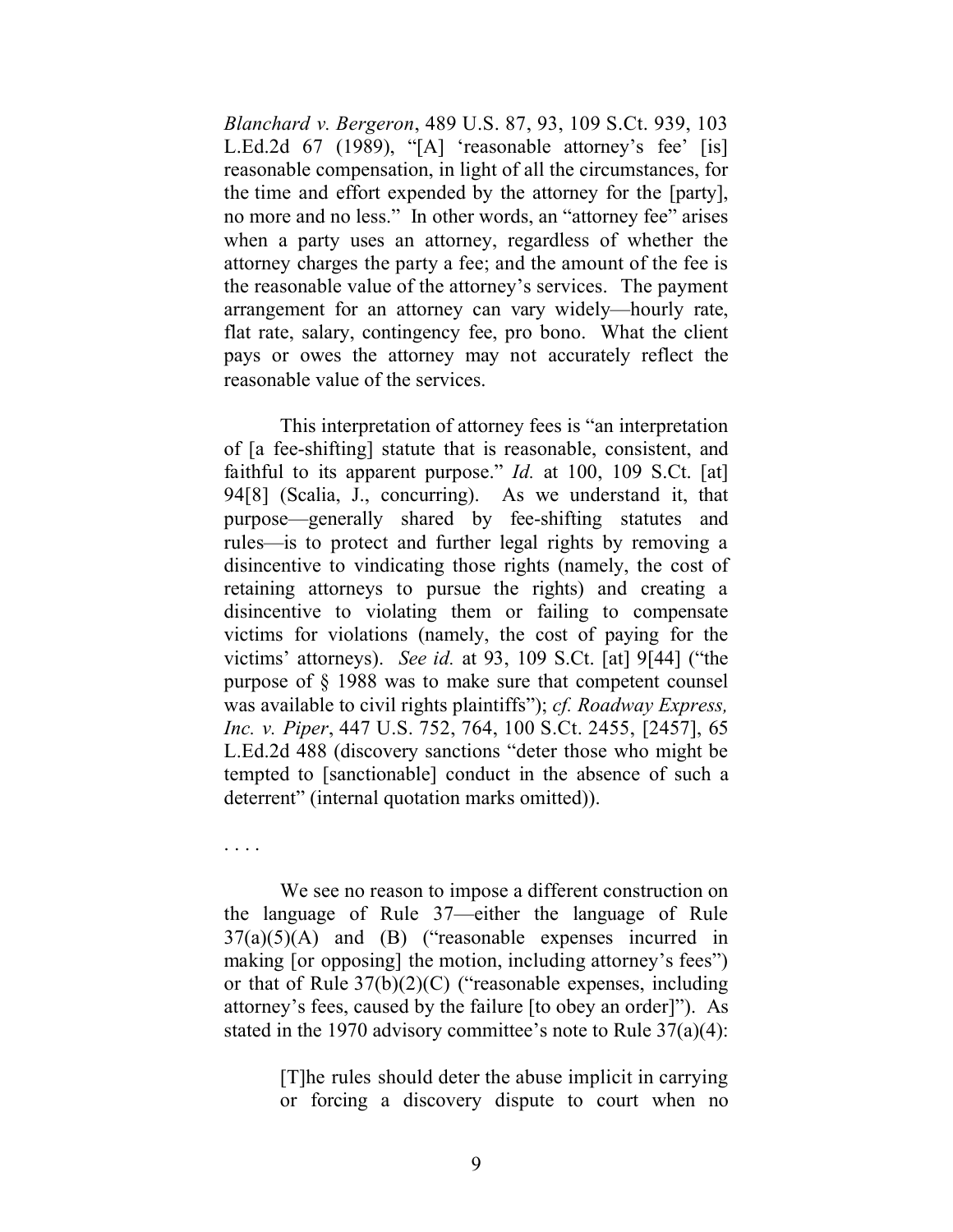genuine dispute exists. And the potential or actual imposition of expenses is virtually the sole formal sanction in the rules to deter a party from pressing to a court hearing frivolous requests for or objections to discovery.

The purpose of Rule 37 attorney-fee sanctions would be thwarted if a party could escape the sanction whenever opposing counsel's compensation is unaffected by the abuse, as when the fee arrangement is a contingency fee or, as here, a flat rate. *See Textor v. Bd. of Regents of N. Ill. Univ.*, 711 F.2d 1387, 1394-97 (7th Cir. 1983) (permitting attorney-fee award for work of salaried in-house counsel caused by opposing party's willful abuse of the judicial process); *Dixon v. Comm'r*, 132 T.C. 55, 101 (T.C. 2009) (sanction for fraud on the court included attorney fee for work by pro bono counsel). Although we agree that in the usual case, "[t]he best evidence of the value of the lawyer's services is what the client agreed to pay," *Assessment Techs.* [*of WI, LLC v. WIREdata, Inc.*], 361 F.3d [434], [] 438 [(7th Cir. 2004)], we refuse to assume that Centennial believed that extra efforts by its attorney caused by AECOM's violations of rules and orders were worthless. The fixed-fee arrangement was undoubtedly based on the assumption by both attorney and client that the attorney would be performing typical services in litigation conducted under the governing law. The fixed fee is irrelevant to the value of the services performed because of AECOM's misconduct.

*Id.*, 688 F.3d at 679-681. *See also Roush v. Berosini*, 66 Fed.Appx. 725, 726 (9th Cir. 2003) (rejecting the argument that the trial court could not award fees under Fed.R.Civ.P.  $37(a)(5)(A)$  because the client was not legally obligated to pay her attorneys under the existing contingency-fee agreement).

[¶22] We agree with the reasoning of these federal courts. We therefore affirm the district court's award of expenses to Mrs. Windham.

# *III. Did the district court abuse its discretion when it denied Mr. Windham's Rule 11 motion for sanctions?*

[¶23] "The purpose of W.R.C.P. 11 is to deter baseless filings and streamline the administration and procedure of courts." *Dewey v. Dewey*, 2001 WY 107, ¶ 16, 33 P.3d 1143, 1147 (Wyo. 2001). Here, the district court conditionally approved Ms. Windham's